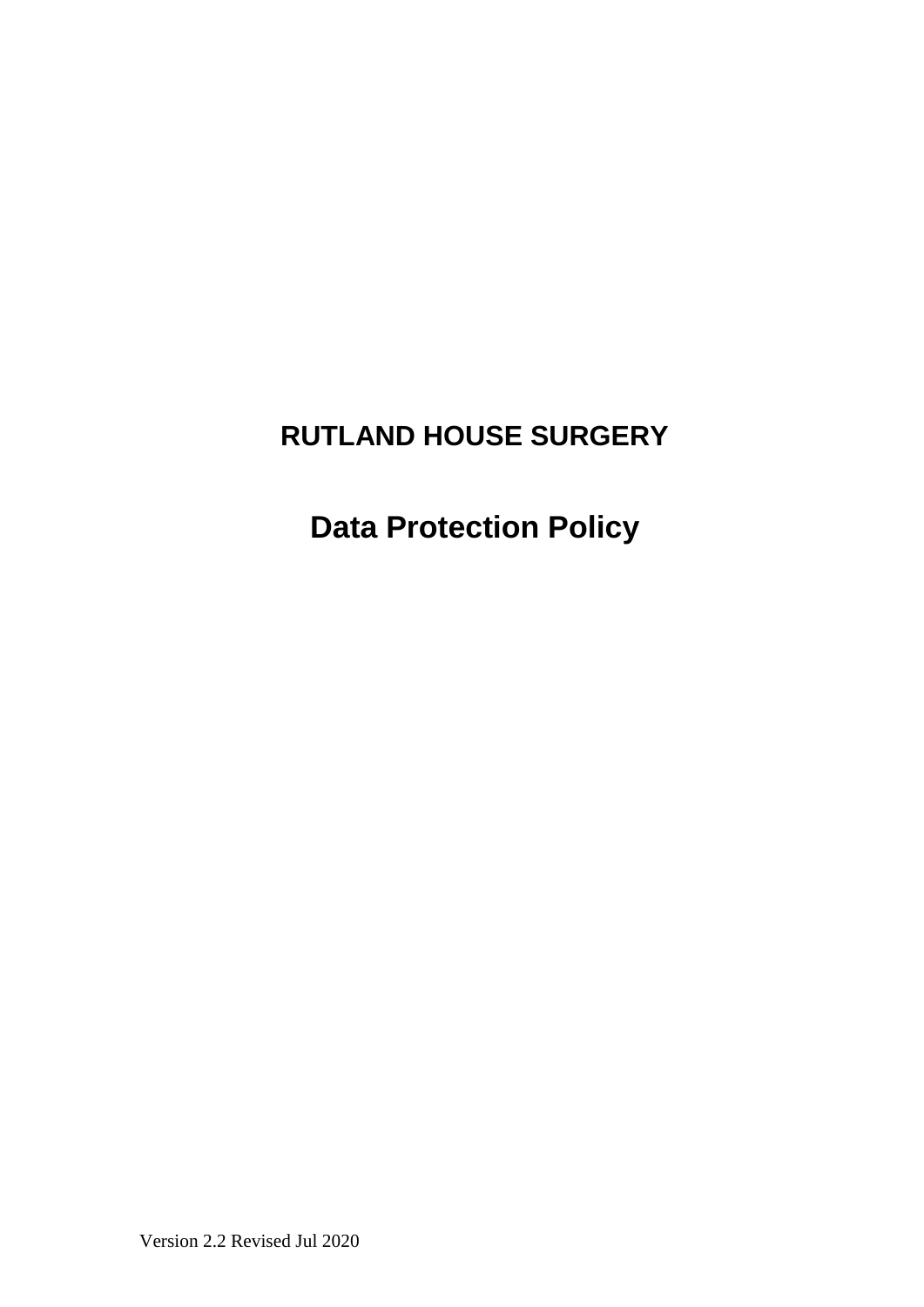# **CONTENTS**

| $\mathbf 1$  |                                                     |  |
|--------------|-----------------------------------------------------|--|
| $\mathbf{2}$ |                                                     |  |
| 3            |                                                     |  |
| 4            |                                                     |  |
| 5            |                                                     |  |
| 6            |                                                     |  |
|              |                                                     |  |
| 8            |                                                     |  |
| 9            |                                                     |  |
| 10           |                                                     |  |
| 11           |                                                     |  |
| 12           |                                                     |  |
| 13           |                                                     |  |
| 14           | Rights to access, correct and remove information 10 |  |
| 15           |                                                     |  |
| 16           |                                                     |  |
| 17           |                                                     |  |
| 18           | National Data Opt-Out for Health and Care Data  12  |  |
| 19           |                                                     |  |
| 20           |                                                     |  |
| 21           |                                                     |  |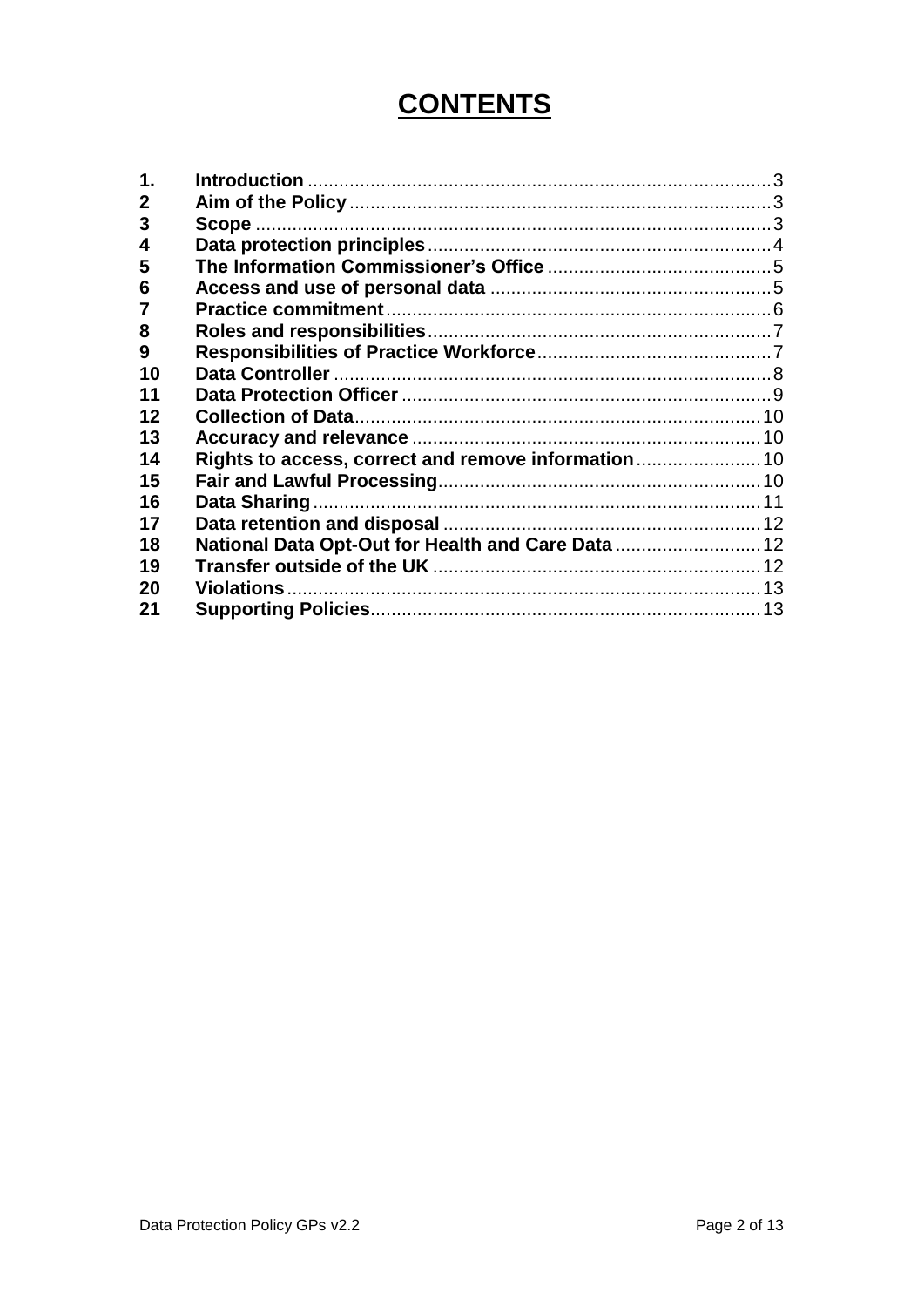### <span id="page-2-0"></span>**1. Introduction**

- 1.1 The practice is required as part of its overall information governance structure to ensure that appropriate controls are implemented and maintained in relation to the collection, use and retention of personal information pertaining to its patients, workforce, contractors and others upon whom we retain personal data; and that these are in accordance with the requirements of the current data protection law as enacted. The Data Protection Act 2018 and the UK General Data Protection Regulations 2016 form the key portions, although other legislation also applies.
- 1.2 This document provides a framework for the practice workforce to meet legal and corporate requirements in relation to information requests that fall within the scope of the legislation.
- 1.3 The Policy applies to all personal information created, received, stored, used and disposed of by the practice irrespective of where or how it is held.
- 1.4 It must be noted that compliance is a **legal** requirement and that the practice and individuals can face prosecution for breaches of its Principles.

## <span id="page-2-1"></span>**2 Aim of the Policy**

- 2.1 The aim of this document is to clarify the practice's legal obligations and requirements for the processing of personal data and to ensure that all such data is:
	- collected, stored and processed for justifiable reasons under the law
	- has appropriate legal basis or informed consent for use, and is not combined with other data or used for other purposes without appropriate legal basis or consent
	- used only by those persons with a legitimate reason for access
	- stored safely
	- retained only for the defined time period
	- not disclosed to unauthorised persons, and transfers to authorised persons recorded
- 2.2 The practice will actively seek to meet its obligations and duties in accordance with the law and in so doing will not infringe the rights of its workforce, patients, third parties or others.

#### <span id="page-2-2"></span>**3 Scope**

3.1 The scope of this policy requires compliance with the principles defined in law. These are summarised below.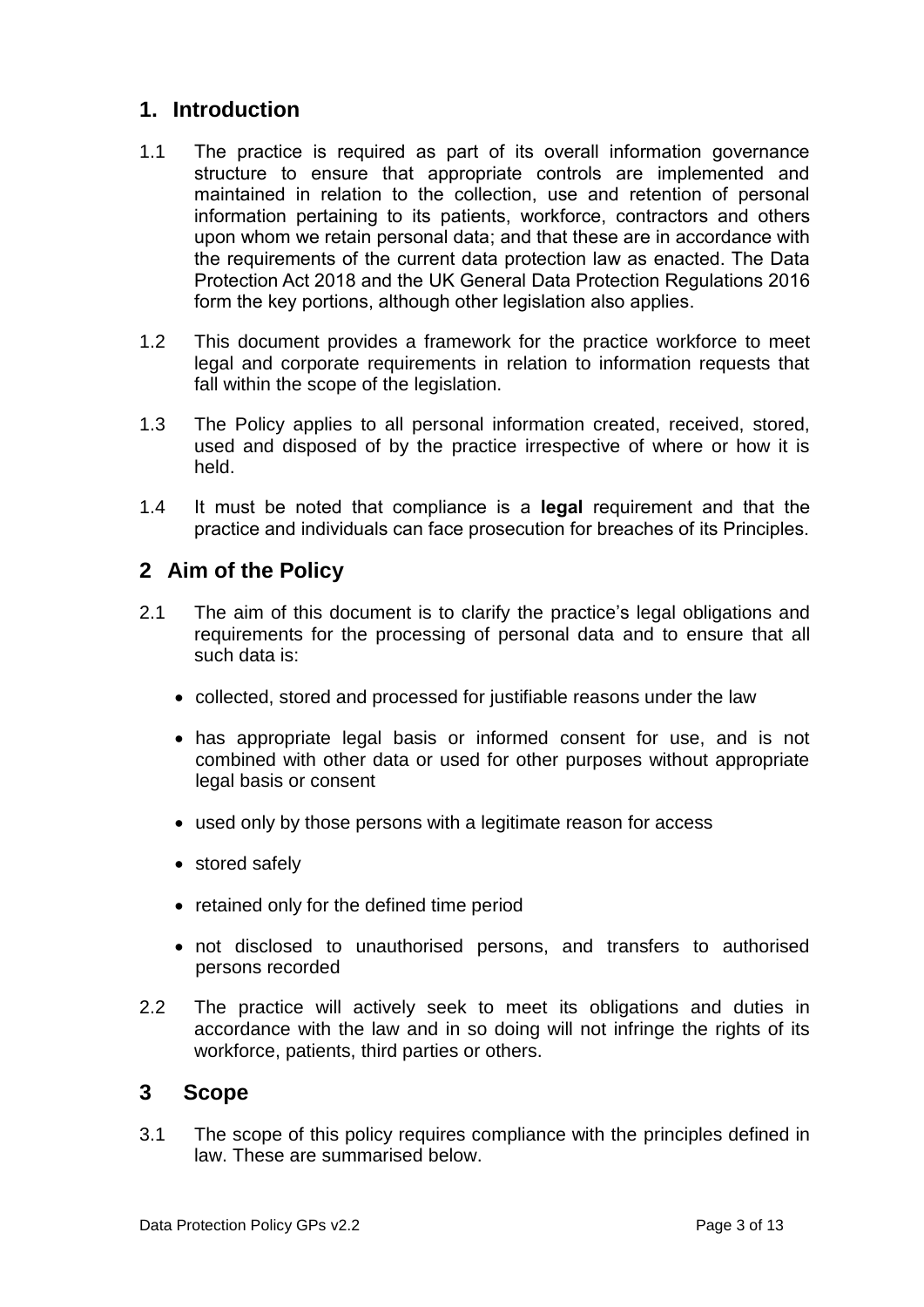**Personal Data** is defined as: personal data relating to an identifiable living individual and includes the expression of opinion about the individual and any indication of the intentions of the data controller or any other person in respect of the individual.

**Special category personal data** is defined as personal data consisting of information as to:

- racial or ethnic origin
- political opinions
- religious or other beliefs
- trade union membership
- biometric data for the purposes of uniquely identifying a living individual
- Genetic data
- physical or mental health or condition
- sexual life
- commission of criminal offences or alleged offences.
- 3.2 Special category personal data may only be stored or processed for a limited variety of purposes. All processing of special category personal data without a legal basis for use must be cleared by the Information Commissioner's Office.
- 3.3 All personal data must be protected, and special category personal data may require stronger protection measures.
- 3.4 Changes to use or new uses of personal data require consultation with the Data Protection Officer. Their advice must be recorded and if dissented from, the dissent and alternate action taken recorded.

### <span id="page-3-0"></span>**4 Data protection principles**

- 4.1 The UK GDPR includes principles which must be adhered to whenever personal data is processed. Processing includes obtaining, recording, using, holding, disclosing and deleting personal data.
- 4.2 All personnel processing personal information in the course of their business functionality must ensure they adhere to the principles in the UK GDPR Article 5 which require that:
- 1. Personal data shall be:

(a) processed lawfully, fairly and in a transparent manner in relation to the data subject **('lawfulness, fairness and transparency');** 

(b) collected for specified, explicit and legitimate purposes and not further processed in a manner that is incompatible with those purposes; further processing for archiving purposes in the public interest, scientific or historical research purposes or statistical purposes shall, in accordance with Article 89(1), not be considered to be incompatible with the initial purposes **('purpose limitation');**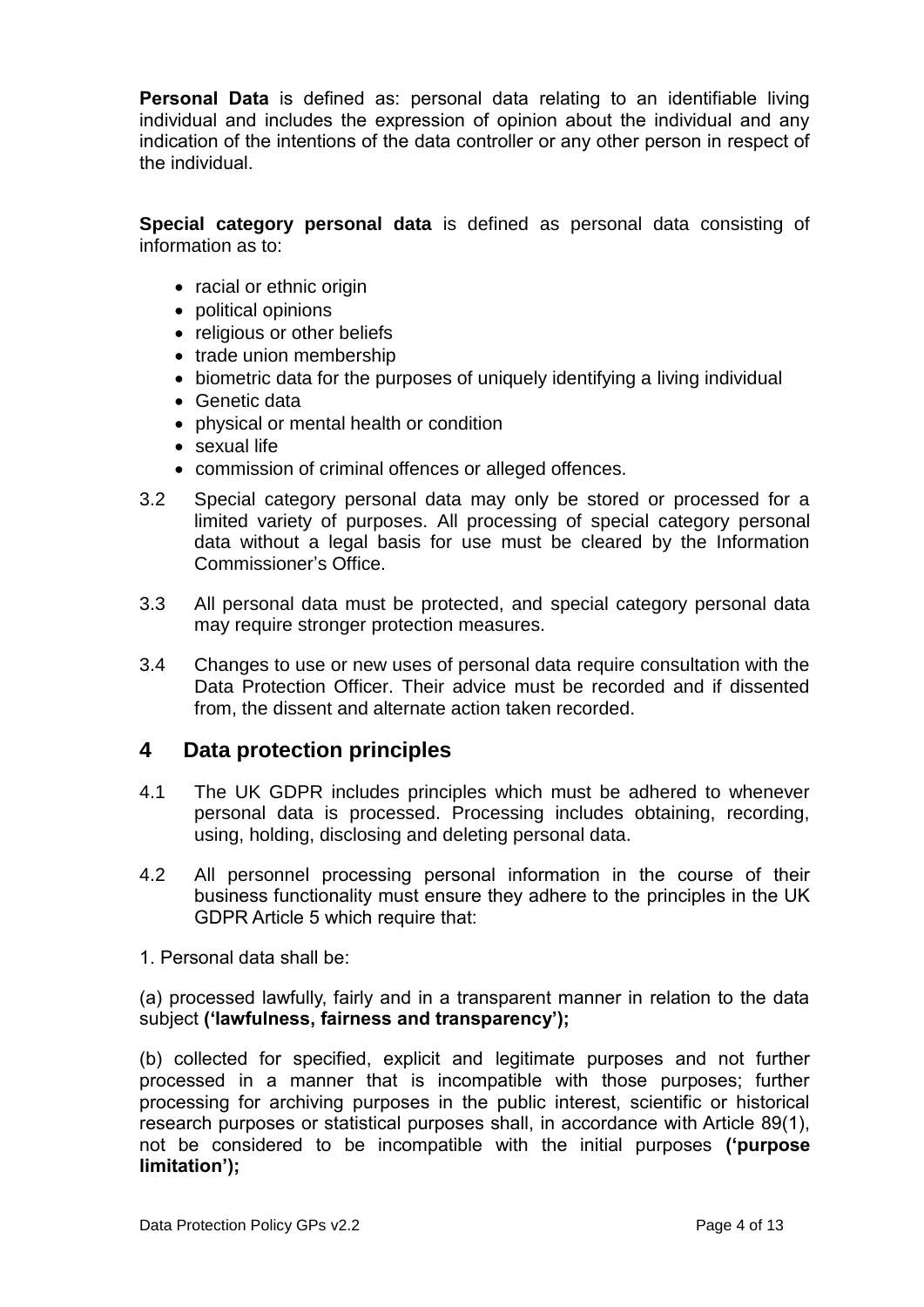(c) adequate, relevant and limited to what is necessary in relation to the purposes for which they are processed **('data minimisation');** 

(d) accurate and, where necessary, kept up to date; every reasonable step must be taken to ensure that personal data that are inaccurate, having regard to the purposes for which they are processed, are erased or rectified without delay **(**'**accuracy');** 

(e) kept in a form which permits identification of data subjects for no longer than is necessary for the purposes for which the personal data are processed; personal data may be stored for longer periods insofar as the personal data will be processed solely for archiving purposes in the public interest, scientific or historical research purposes or statistical purposes in accordance with Article 89(1) subject to implementation of the appropriate technical and organisational measures required by this Regulation in order to safeguard the rights and freedoms of the data subject **('storage limitation').** Note that there are additional requirements on location of storage and processing elsewhere in the laws**;** 

(f) processed in a manner that ensures appropriate security of the personal data, including protection against unauthorised or unlawful processing and against accidental loss, destruction or damage, using appropriate technical or organisational measures ('**integrity and confidentiality').** 

2.The controller shall be responsible for, and be able to demonstrate compliance with, paragraph 1 **('accountability').**

Further information on the principles can be found on the Information Commissioner's Office website

### <span id="page-4-0"></span>**5 The Information Commissioner's Office**

5.1 The Information Commissioner administers Data Protection in the UK. The role and duties of the Commissioner include:

- ensuring compliance with the law
- ensuring that individuals rights to privacy are respected
- ensuring that individuals have access to data held about themselves
- establishing and maintaining a Register of data users and making it publicly available
- investigating complaints, serving notices on registered data users who are contravening the principles of the Act, and where appropriate prosecute offenders.

5.2 The law gives the Information Commissioner wide powers to ensure compliance, including warrants to search and seize documents and equipment.

#### <span id="page-4-1"></span>**6 Access and use of personal data**

6.1 This policy applies to everyone that has access to personal data, and includes any third party or individual who conducts work on behalf of The practice or who has access to personal data for which The practice is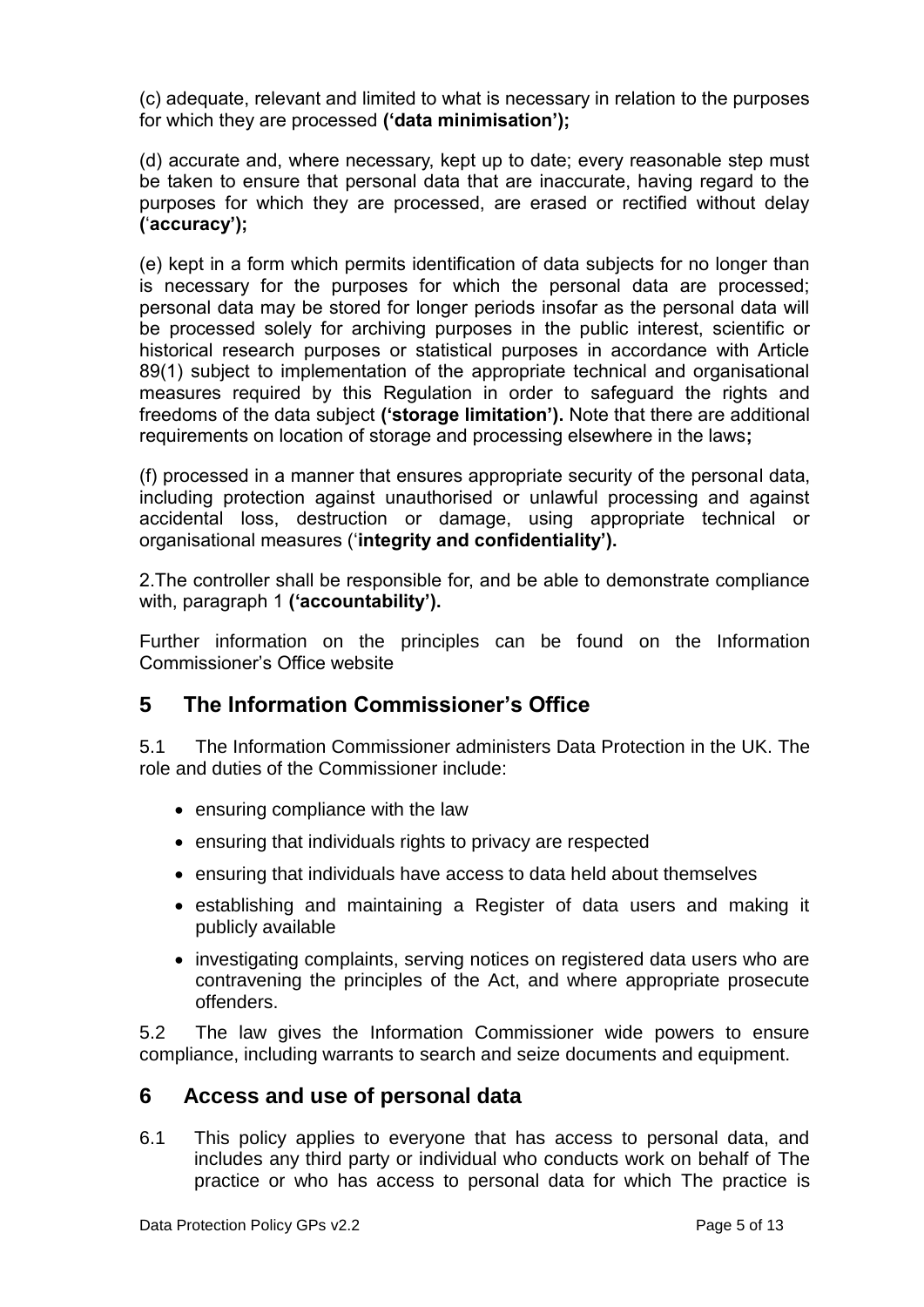responsible and who will be required contractually or otherwise to comply with this policy.

- 6.2 Deliberate unauthorised access to, copying, disclosure, destruction or alteration of or interference with any computer equipment or data is strictly forbidden and may constitute a criminal and/or a disciplinary offence.
- 6.3 It is an offence for any person to knowingly or recklessly obtain, procure or disclose personal data, without the permission of the data controller (The practice) subject to certain exceptions.
- 6.4 It is also an offence for someone to sell or offer to sell personal data.
- 6.5 All data subjects are entitled to:
	- Know what information the practice holds and processes about them and why it is held
	- Know who can gain access to it, who it is shared with and where it is stored
	- How to keep this data up-to-date
	- Know what action the practice takes to comply with its obligations
- 6.6 All data subjects may request erasure of data which they feel is no longer relevant. This is not an absolute right and all requests will be considered individually.
- 6.7 The practice will ensure that compliance with this Policy is monitored and the practice is able to evidence that it is complying with its legal responsibilities.

#### <span id="page-5-0"></span>**7 Practice commitment**

- 7.1 To achieve the overall aim of the Data Protection Policy the practice will:
	- Provide adequate resources to support an effective corporate approach to Data Protection.
	- Respect the confidentiality of all personal information irrespective of source.
	- Publicise the practice's commitment to Data Protection.
	- Compile and maintain appropriate procedures and codes of practice.
	- Record all data protection incidents on the Data Security and Protection **Toolkit**
	- Promote general awareness and provide specific training, advice and guidance to its workforce at all levels and.
	- Monitor and review compliance with legislation, national policy and guidance and introduce changes to policies and procedures where necessary.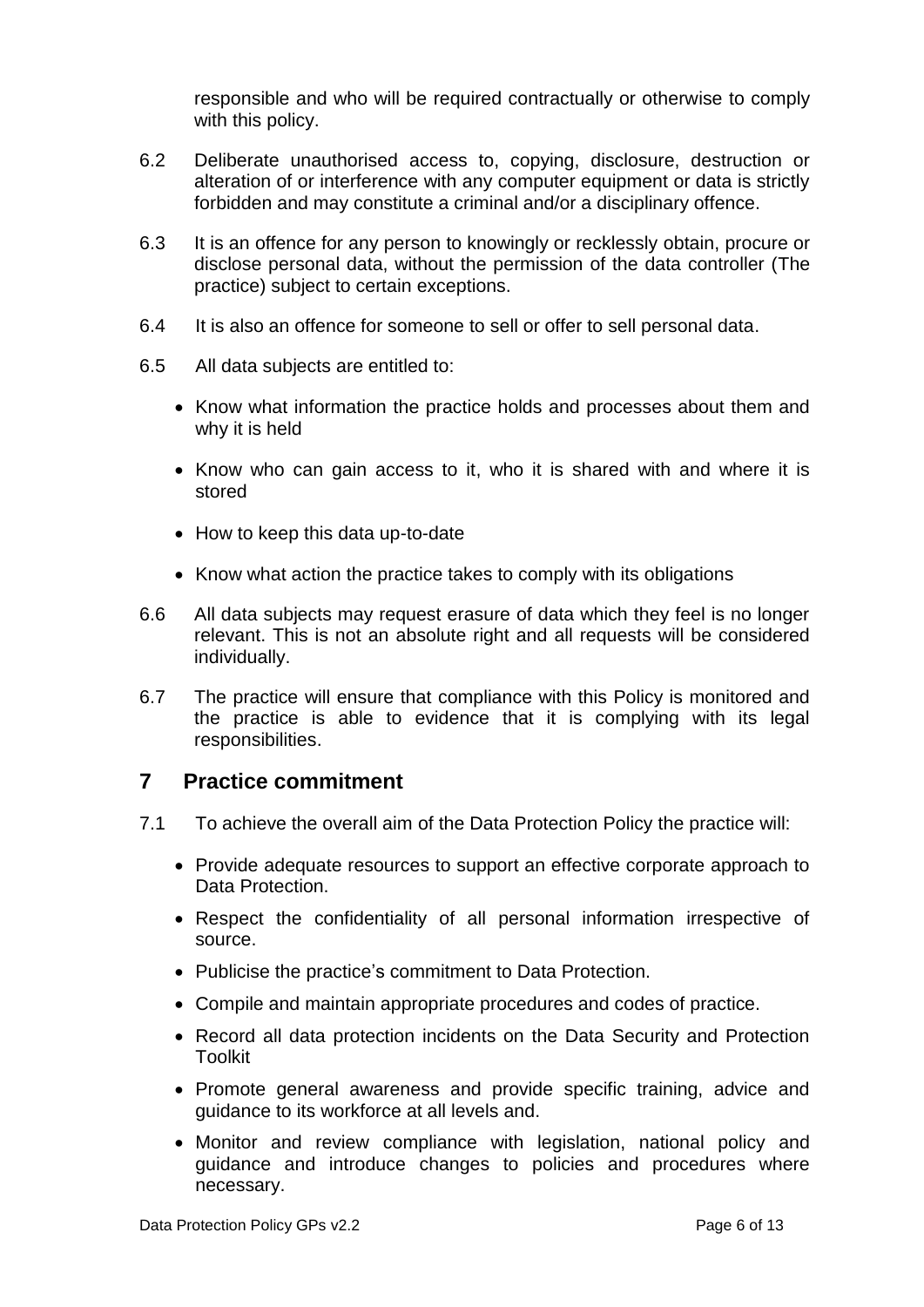# <span id="page-6-0"></span>**8 Roles and responsibilities**

8.1 The **Data Subjects** are those natural persons about whom the practice retains information.

8.2 Ultimate accountability for all decisions made relating to Data Protection lies with the **Practice Board**.

8.3 The **Practice Board** are responsible for ensuring that sufficient resources are provided to support the requirements of this policy as well as making strategic level decisions which impact on how the practice carries out its obligations under the legislation. The **Practice Manager** is responsible for monitoring compliance and taking any necessary corrective action.

8.4 The **Practice Board** monitors, oversees, reports and makes decisions on all strategic level DP issues.

8.5 The **Practice Manager** has the role of handling requests for data (Subject Access Requests, Freedom of Information Requests, etc.) and complaints about the use of data. The **Practice Manager** will also maintain and provide reporting to the **Practice Board** on these issues.

8.6 The **Data Protection Officer** (DPO) will provide advice and guidance in on legal compliance and best practice. Advice of the DPO must be sought for all new or changed data uses; this advice must be formally recorded and if not followed, this fact must also be recorded. The DPO acts as the liaison between the ICO and the practice, as well as the public and the practice if required. The DPO also acts as independent reviewer/advisor on complaints and provides a lead for raising awareness of Data Protection issues.

8.7 **The Practice Workforce** (permanent/fixed-term staff, temporary staff, volunteers) have a responsibility to ensure that they have sufficient awareness of the data protection law so that they are able to comply with the requirements of the law.

# <span id="page-6-1"></span>**9 Responsibilities of Practice Workforce**

- 9.1 The processing of personal data is to be compliant with legal, industry, regulatory and business requirements; it is the responsibility of each individual to be aware of and conversant with these requirements for the processing and management of personal data in an appropriate manner.
- 9.2 Some data supplied by others will have handling requirements beyond the practice's normal criteria. Workforce involved must be made aware of this by the Practice Manager and are then responsible for handling it correctly.
- 9.3 The following minimum requirements are applied to everyone who comes into contact with personal data:
	- Workforce are to ensure that personal data is to be processed accurately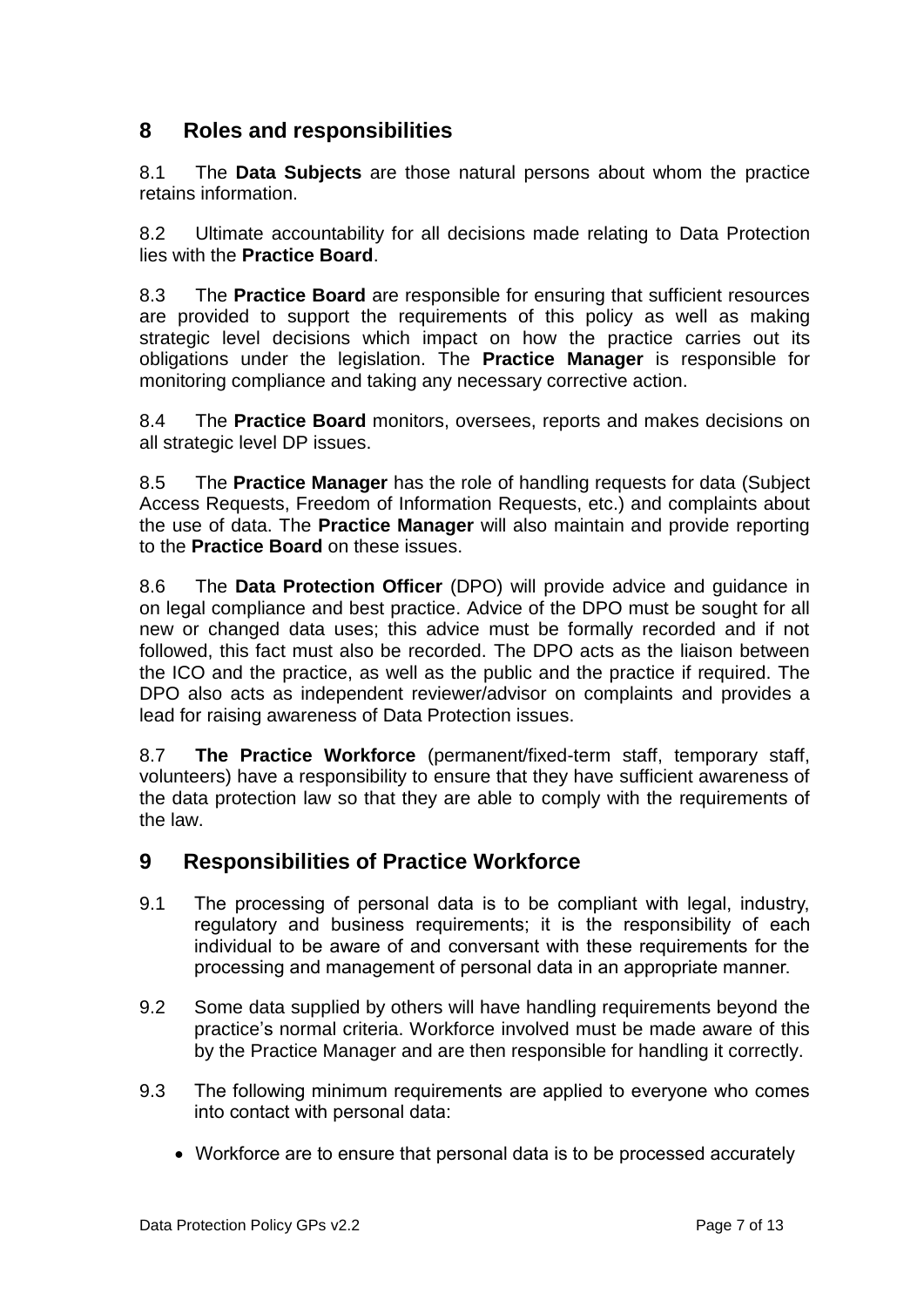- When not required for immediate use personal data is to be secured from unauthorised viewing and access
- Personal data must not be sent to/from personal (non-work) email accounts
- Personal data may be shared with other NHS bodies as appropriate via internal systems and via NHS.NET mail
- Personal information can only be distributed externally if it is:
	- o being sent to someone with an appropriate data sharing or processing agreement with the practice, a legal right to access and a need to know
	- o sent via NHS.Net mail with "[SECURE]" in the subject line (unless otherwise agreed with the data subject
	- o otherwise securely distributed as agreed with the DPO.
- Computer systems that process, access or store such data are to have password protected screen savers activated when left unattended, and all data should be encrypted at rest.
- The carrying of personal, special category or confidential information outside practice environments should be avoided wherever possible. If this is unavoidable, then encryption of the device and device management by the practice or their appointed contractor is required. Paper based documents holding personal or special category information must be concealed from public view in transit and held securely when stored.
- When no longer required to be retained all personal data is to be disposed of securely, i.e. by shredding or via secure waste disposal.
- Personal data may not be stored on removable media devices without explicit management approval and appropriate encryption controls. Such data is to be removed from the removable media as soon as practically possible.
- The discussion of personal data with unauthorised persons either inside or outside the practice is expressly prohibited. This also includes, but is not limited to, email, social networking sites, blogs, forums, instant messaging services, chat rooms etc.
- Staff are required to report any breaches of personal data to management immediately on discovery. A "no-blame" approach will be taken to such reports.
- Staff are required to complete the training on NHS data management on joining the organisation and as required thereafter.

# <span id="page-7-0"></span>**10 Data Controller**

10.1 In accordance with the law, the practice as a corporate body is the Data Controller and is therefore ultimately responsible for the implementation of this policy.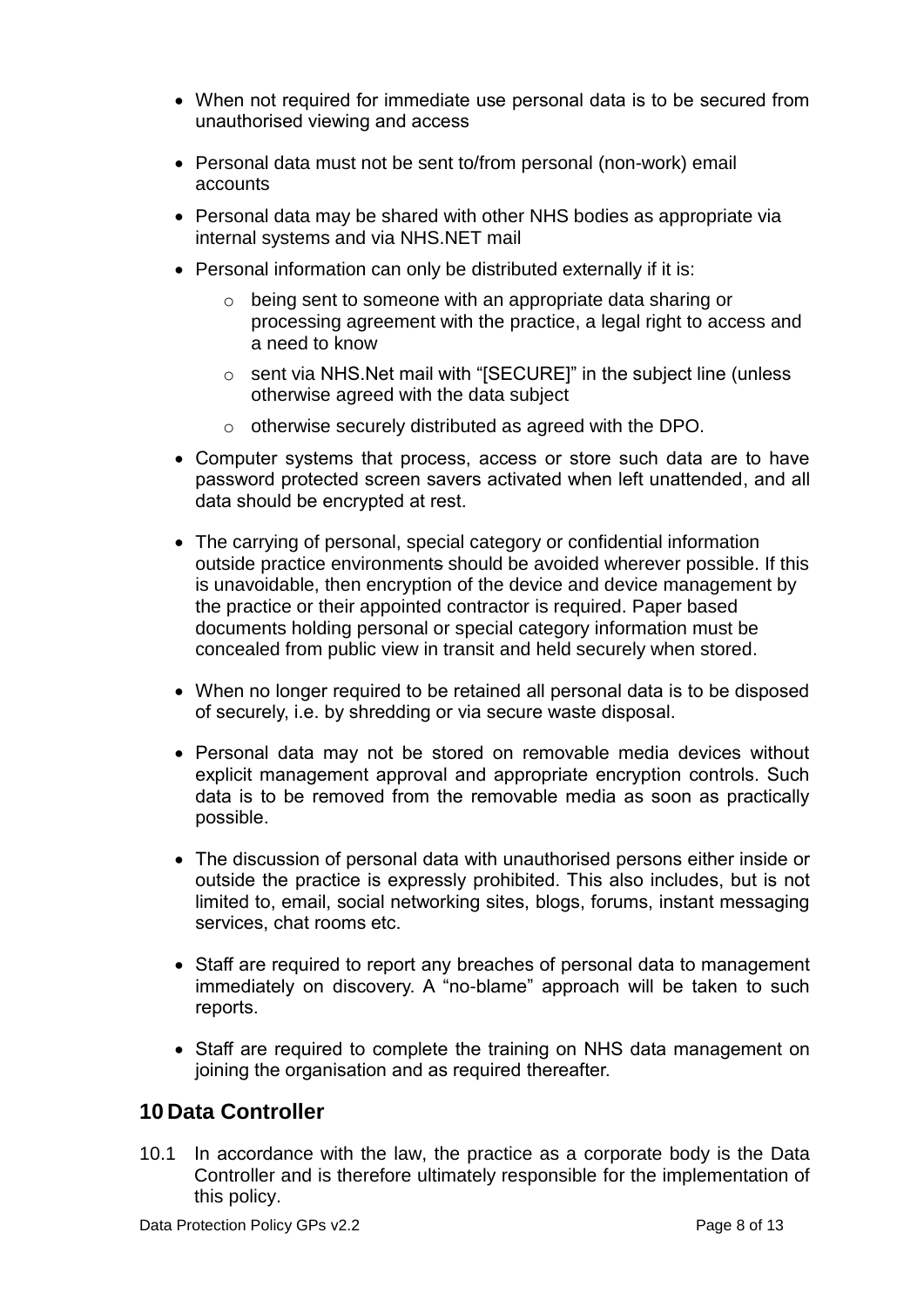- 10.2 The responsibilities of data controllers are laid out in the law, in particular Chapter IV of the UK GDPR.
- 10.3 The responsibilities of data controllers include, but are not limited to:
	- Using appropriate organisational and technical measures to ensure and demonstrate that processing is within the law. This will include privacy notices, records of processing activities, data protection impact assessments and contractual documentation.
	- Ensuring "data protection by design and default" including appropriate measures to ensure that measures are in place to provide necessary safeguards and protect the rights of individuals. This may include, where needed, Data Protection Impact Assessment.
	- Ensuring that all processing with other controllers is done in a transparent manner including arrangements to designate roles and responsibilities. A suitable measure may include Data Sharing Agreements.
	- Ensuring that any processors used provide sufficient guarantees to implement appropriate organisational and technical measures on behalf of the controller, and that the arrangement is clearly laid out in a contract (Data Processing Agreement)
	- Ensure that any data breaches are recorded, and, if necessary, reported to the Information Commissioner within 72 hours.

### <span id="page-8-0"></span>**11 Data Protection Officer**

- 11.1 The DPO is responsible for fulfilling the role as documented in the data protection law.
- 11.2 The DPO must be involved, properly and in a timely manner, in all issues which relate to the protection of personal data.
- 11.3 The DPO is invited to participate at the federation and CCG level regularly in meetings regarding data protection. Their presence is recommended where decisions with data protection implications are taken. All relevant information must be passed on to the DPO in a timely manner in order to allow them to provide adequate advice.
- 11.4 The opinion of the DPO must always be given due weight. In case of disagreement, the reasons for not following the DPO's advice must be recorded and formally communicated.
- 11.5 The DPO must be promptly consulted once a data breach or another incident has occurred which has a significant risk to the rights and freedoms of individuals.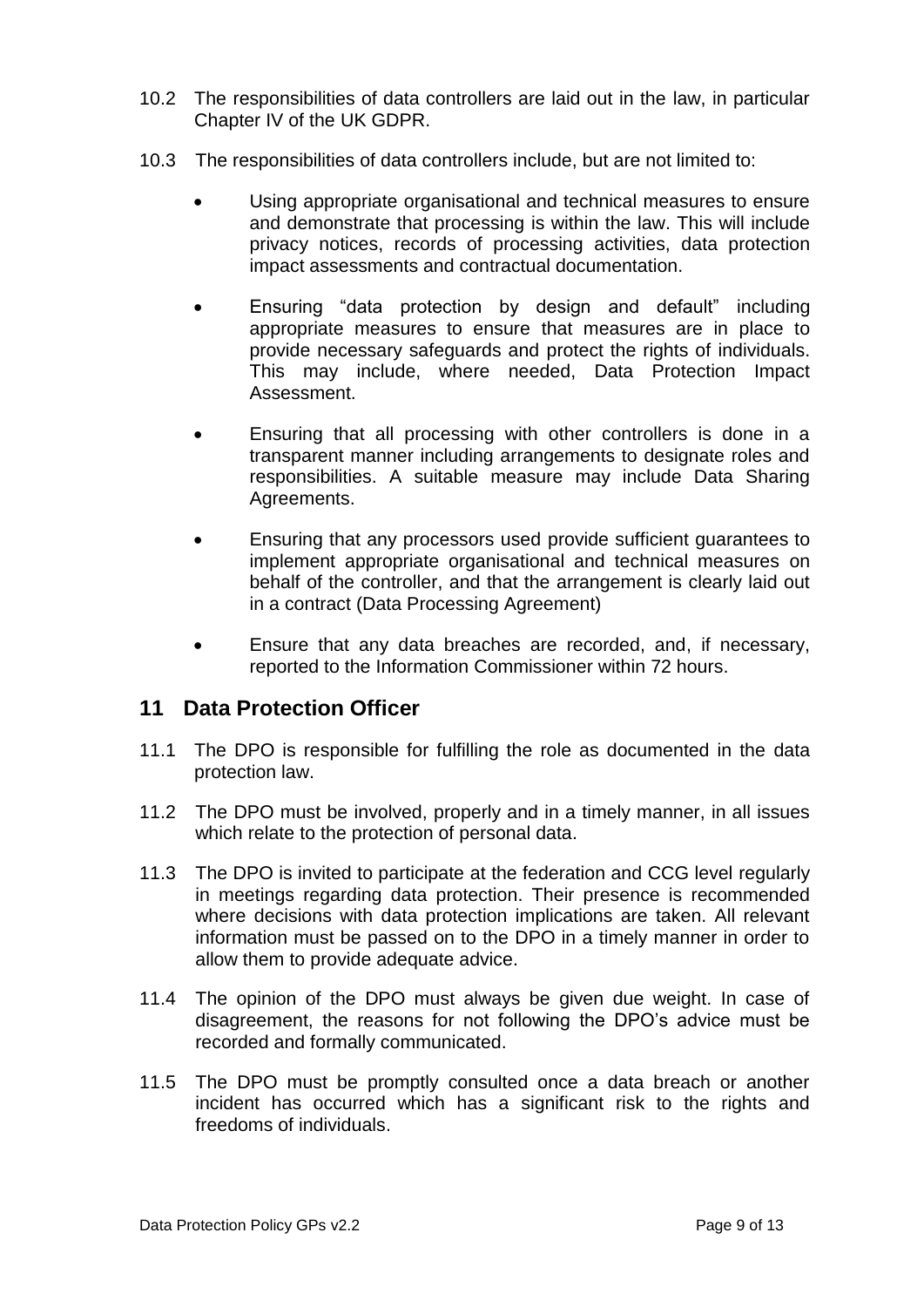11.6 The DPO will keep the practice informed of data protection issues pertaining to the practice and NHS in general, including any changes in legislation that might impact business processes.

# <span id="page-9-0"></span>**12 Collection of Data**

14.1 The practice collects and records personal data from various sources, including that obtained or provided by the data subjects themselves.

14.2 In some instances, data may be collected indirectly through monitoring devices, including but not limited to: door access control systems, CCTV, personal recording devices and physical security logs or electronic monitoring systems. For further detail refer to practice privacy notice.

### <span id="page-9-1"></span>**13 Accuracy and relevance**

15.1 It is the responsibility of those who receive personal information to ensure so far as possible, that it is accurate and up to date. Personal information should be checked at regular intervals, to ensure that it is still accurate.

15.2 If the information is found to be inaccurate, steps must be taken to rectify it. Individuals who input or update information must also ensure that it is adequate, relevant, unambiguous and professionally worded. Data subjects have a right to access personal data held about them and have inaccuracies corrected.

## <span id="page-9-2"></span>**14 Rights to access, correct and remove information**

14.1 Data subjects have the right to access any personal information (data) about them that is held.

14.2 Data subjects also have the right to have data about themselves corrected or erased subject to certain conditions.

14.3 The practice aims to comply with requests as quickly as possible but will ensure that it is provided within one calendar month unless there is a good reason for any delay. In such cases the reason for a delay will be explained in writing to the person making the request.

# <span id="page-9-3"></span>**15 Fair and Lawful Processing**

15.1 When the practice processes personal data, it must have a legal basis for doing so or a freely given, positive consent. The law provides a list of conditions to ensure that personal information is processed fairly and lawfully:

- Personal information is only processed where it is justified, and this is transparent to the data subject.
- Information on the processing is easily accessible and easy to understand, in clear and plain language.
- That data subjects are aware of risks, rules, safeguards and rights in respect of processing and how to exercise their rights.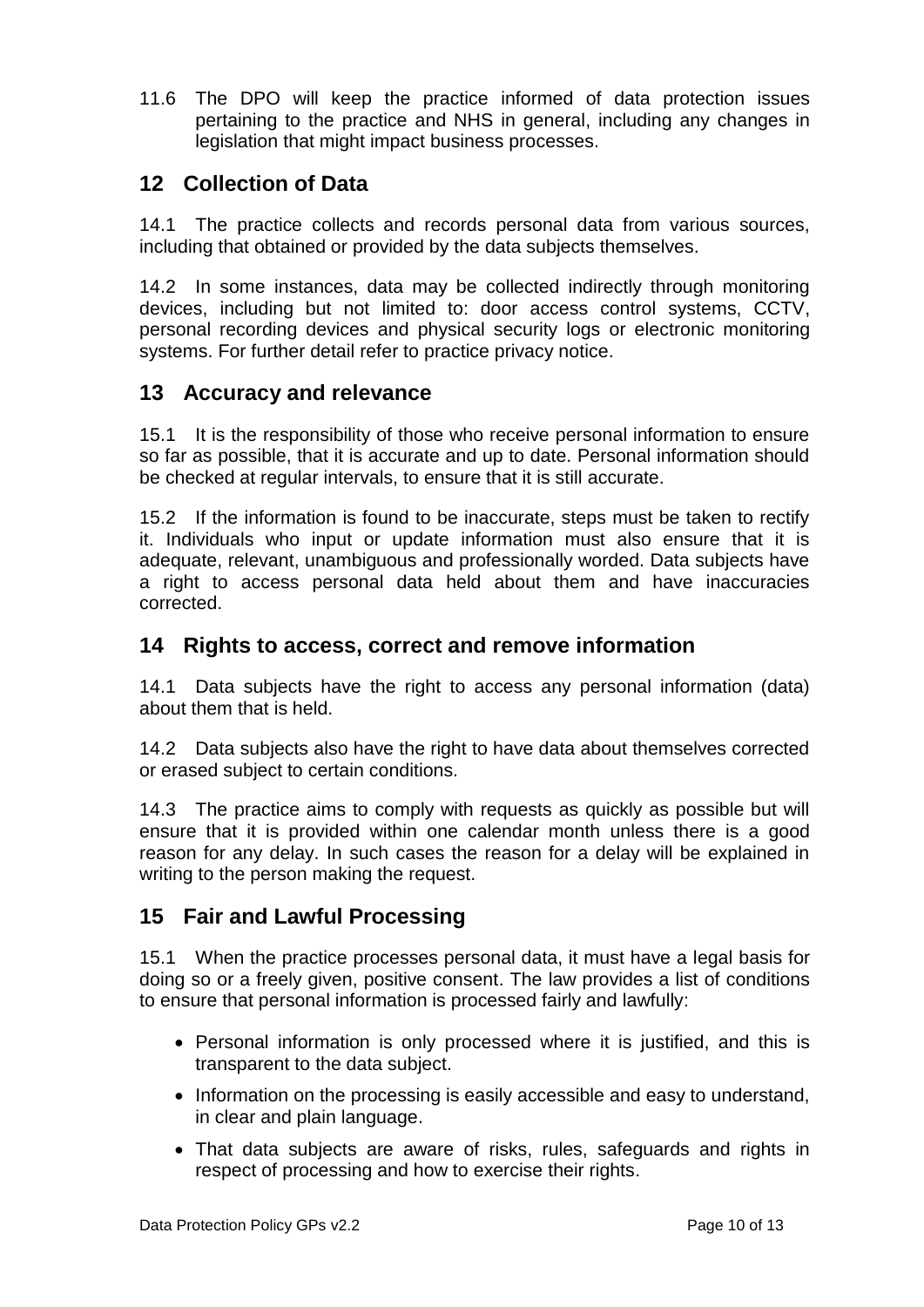- That the minimum amount of personal data is kept, and for as short a period as possible.
- That special category personal information is processed only where necessary and justified, and with permission for this from the ICO unless a legal basis for processing is used.

15.2 Individuals that supply the practice with personal information are provided with a 'Privacy Notice' (or online privacy statement) at time of data collection, repeated at time of SAR, which communicates the following:

- Purposes, categories, recipients (esp. outside country)
- Period of storage
- Existence of the right to request rectification, erasure and to object to processing
- Right to complain to supervisory authority and contact
- Information on communication and source
- Information on significance and consequences of processing

#### <span id="page-10-0"></span>**16 Data Sharing**

16.1 Where the practice shares personal information with any third party a 'Data Sharing Agreement' or 'Data Processing Agreement' must exist as part of a formally documented written agreement or contract.

16.2 A 'Data Sharing Agreement' is required if the information supplied is being used to fulfil requirements of the recipient.

16.3 A 'Data Processing Agreement' is required if the information supplied is being used only to fulfil The practice requirements and not used otherwise by the recipient.

16.4 Where the other party uses the personal information for its own purposes (Data Sharing):

- The agreement or contract will clearly describe the purposes for which the information may be used and any limitations or restrictions on the use of that information
- The other party is to provide an undertaking or provide other evidence of its commitment to process the information in a manner that will not contravene the law

16.5 Where the processing of personal information with a third party is required by law, procedures are to ensure that the protocols and controls for the sharing of the data are documented, regularly reviewed and verified.

Data Protection Policy GPs v2.2 Page 11 of 13 16.6 Requests for personal information from the Police or other enforcement agencies can be considered where the purpose is for the prevention or detection of a crime and other legal basis to which the data we hold is subject to exemption. It should be noted however that the practice is not generally under an obligation to provide data. Before providing the information, the requesting agency must provide a sufficient explanation of why the information is necessary to the extent that not providing it may prejudice an investigation. This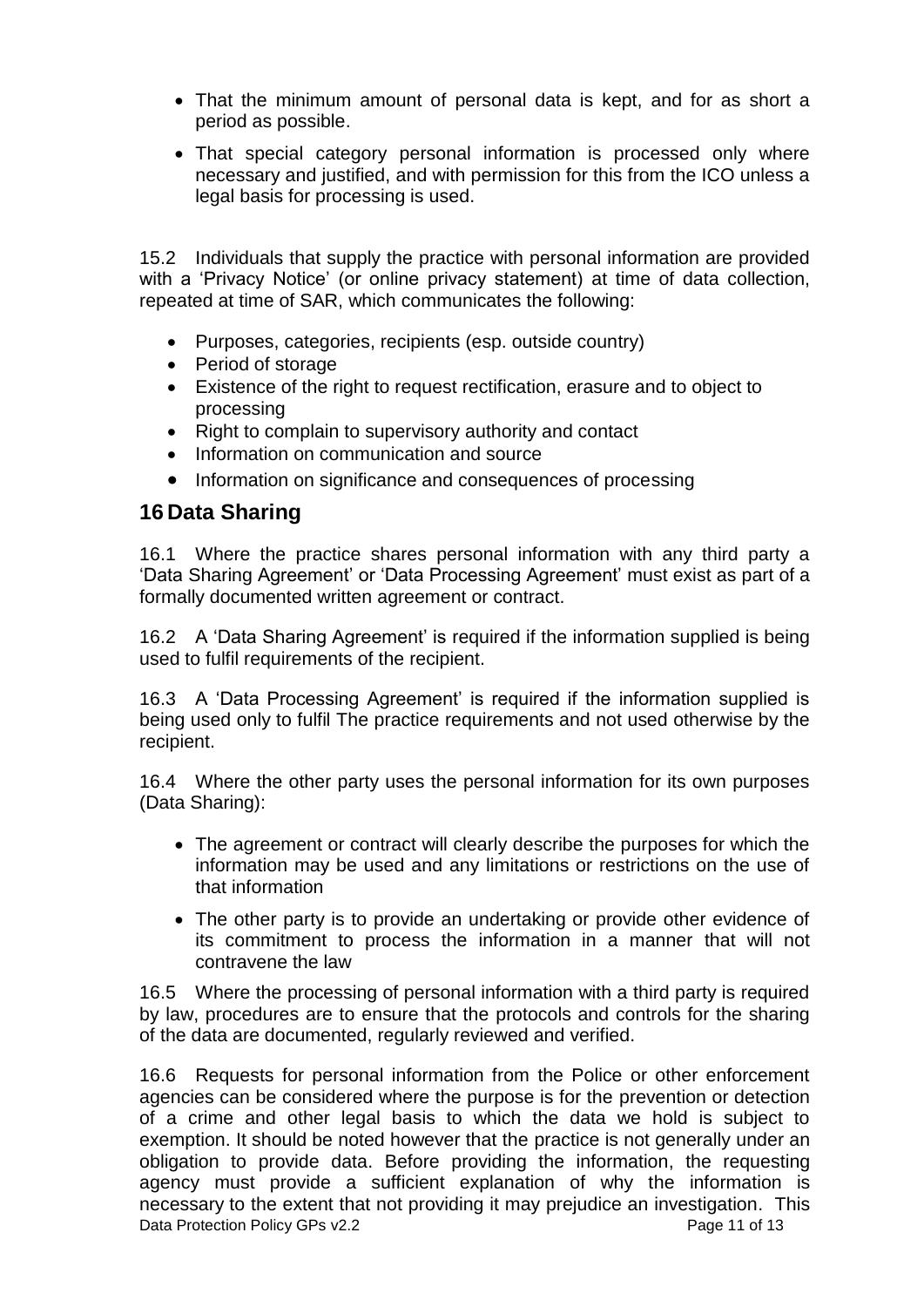is to satisfy the relevant information holder that the disclosure is necessary. The request must be on letter headed paper OR via a valid email address (pnn.net for example) and authorised by a senior officer from the requesting agency (Police Inspector or equivalent). If the information is to be disclosed, the disclosure must be authorised by the Practice Manager or a member of the practice board and a note for the record should be made of the details about the disclosure with an explanation of why the disclosure is appropriate. It is recommended to consult the DPO in all such cases.

# <span id="page-11-0"></span>**17 Data retention and disposal**

17.1 The practice must ensure that personal information is not kept for any longer than is necessary; this is to adhere to any legal, regulatory or specific business justification.

17.2 The practice will retain some forms of information longer than others, but all decisions are to be based upon business requirements; details can be found in the NHS guidance on Record Retention.

17.3 When disposing of information, equipment or media, the NHS procedures on confidential waste disposal policy and procedures should be adhered to.

17.4 The retention criteria must be imposed on third parties with who data is shared.

# <span id="page-11-1"></span>**18 National Data Opt-Out for Health and Care Data**

18.1 A system of opt-out for use of health and care personal data (including pseudonymised data) has been implemented by the NHS. We are required to comply with this. We will therefore:

- Ensure that all data extracts for non-direct care purposes are filtered to remove patients who have opted out
- Ensure that we make patients aware of their rights.
- Where data is being manually extracted for non-care purposes, we will ensure that records are manually checked for opt-out

### <span id="page-11-2"></span>**19 Transfer outside of the UK**

19.1 To ensure an adequate level of protection is applied to personal information transferred or processed outside the UK contracts are to include conditions relating to the specific requirements for the protection of the information.

19.2 The practice is responsible for ensuring that 'due diligence' is conducted on the other party, and that adequate and appropriate controls and safeguards are applied for the transfer of the personal information.

19.3 Companies outside the UK are to be required to apply the same controls and requirements as applied within the UK unless they can demonstrate other adequate procedures are implemented to protect the personal information as part of the 'due diligence' process. Periodic reviews of the same are to be conducted to ensure adherence is maintained.